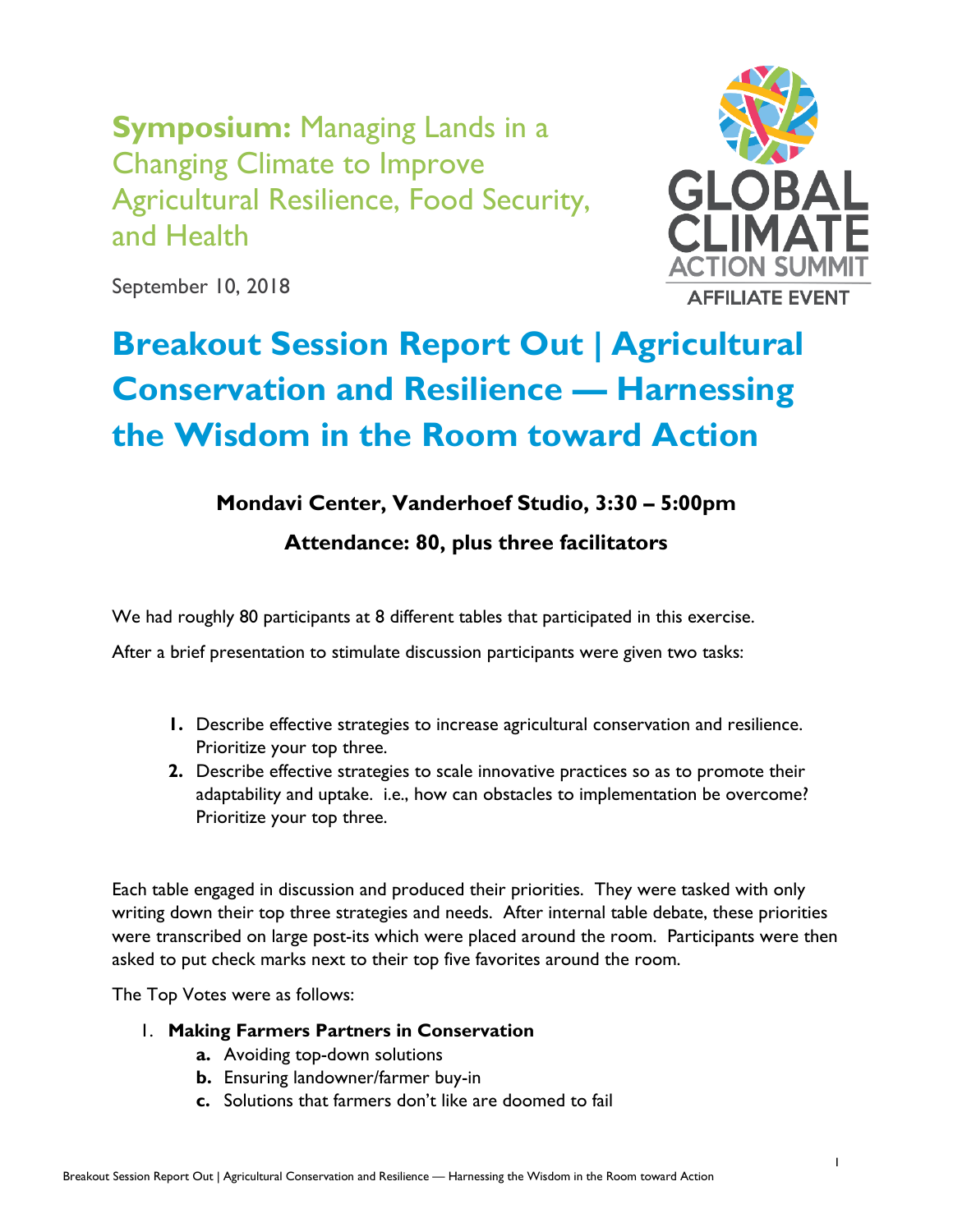# 2. **On Farm Resilience**

- **a.** Soil Health for instance
- **b.** Prioritizing protection of best farmland first
- **c.** Land use planning
- **d.** Investing in renewables

# 3. **Farmer Resilience**

- **a.** Access to education for farmers
- **b.** Access to extension services
- **c.** Access to credit
- **d.** Uplift farmers of color

# 4. **Linking Rural and Urban Planning**

- **a.** Integrated planning allows us to avoid planning that benefits one at the expense of the other.
- **b.** There is a greater possibility of win/win planning opportunities.

Below is a list of all of the answers that were written down and voted upon.

#### Table 1

- 1. Strategies
	- a. Maximize co-benefits on agricultural land
		- i. Biodiversity conservation
		- ii. Soil carbon sequestration
	- b. Groundwater Recharge on agricultural lands
- 2. Needs
	- a. Innovative Compromise
	- b. Better framework for accounting of co-benefits
	- c. Streamlined definitions of conservation issues of concern
		- i. Food waste
		- ii. Access to:
			- 1. Water
			- 2. Education
		- ii. Resources
		- iii. Soil Carbon
		- iv. Salinization

## Table 2

- 1. On the farm resilience
	- a. Protect the best farmland
	- b. Building healthy soils
	- c. Land use planning
	- d. Investing in renewables
- 2. Farmer resilience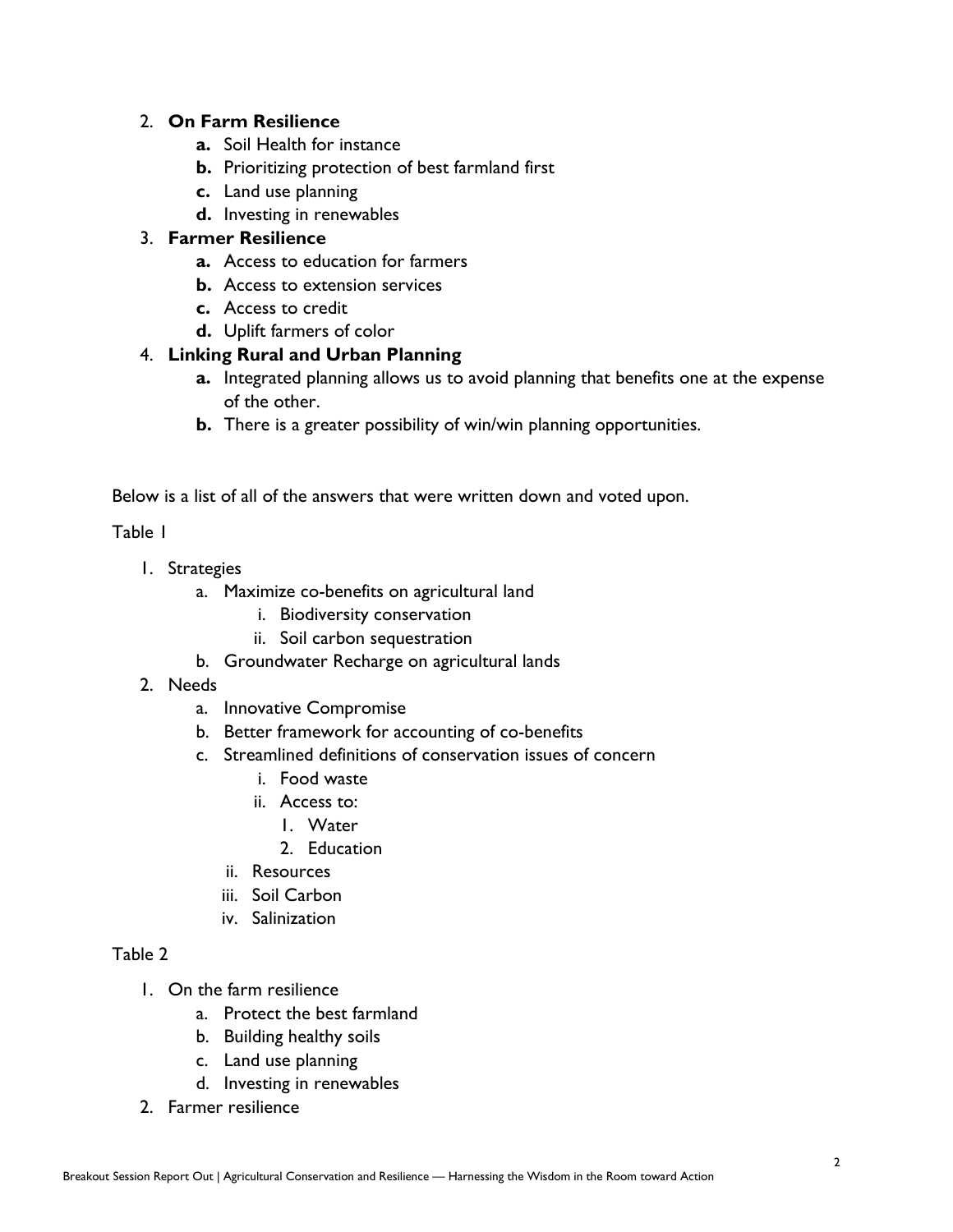- a. Financial support
- b. Equitable access to resources
- c. Peer to peer demonstrations
- d. Uplift farmers of color
- e. Technical assistance

## Table 3

- 1. Policy (the stick)
	- a. Cultivate political will
	- b. Increase education
	- c. Demonstrate leadership
- 2. Funding (the carrot)
	- a. Seek out private donors
	- b. Increase government funding
	- c. Expand cap and trade

#### Table 4

- 1. Making Farmers Partners in Conservation
	- a. Continue existing incentive programs
	- b. Emphasize collaborative community engagement
	- c. Multi-benefit projects should be emphasized
- 2. Sustainable Groundwater Management
	- a. Attain community buy-in
	- b. Build water conservation infrastructure
	- c. Build data collection and monitoring
	- d. Ensure farmers are exposed to best practices

#### Table 5

- 1. Linking Rural and Urban Planning
	- a. Coyote Valley in Santa Clara County, CA is an example
	- b. High Speed Rail need is another
- 2. Co-beneficial Subsidies and Strategies
- 3. Needs
	- a. Provisions of ecosystem services
	- b. Climate resilience
	- c. Moving from economic subsides to co-benefits from working lands
	- d. Shift in cultural values

#### Table 6

- 1. Key Strategies
	- a. Easements
		- i. Agricultural Easement